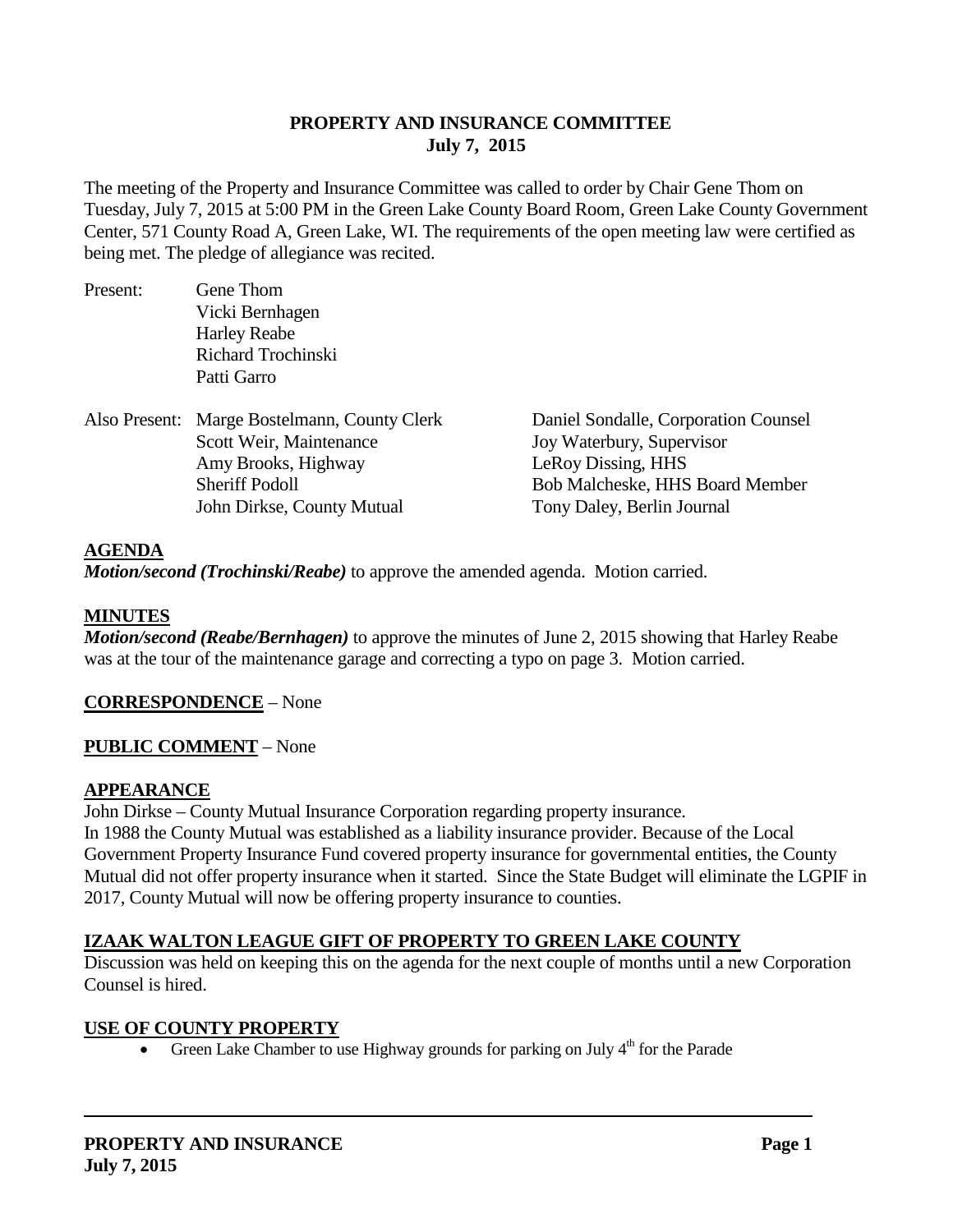- WE Energies to park trucks, trailer and back hoe at Hwy Manchester location for two weeks, starting June  $17<sup>th</sup>$ .
- Green Lake Chamber to use Highway grounds for parking on September 26-27, 2015 for Harvest Fest Parade
- Use Highway signs and cones for the Princeton VFW Run for Sam on July 11, 2015
- Clean Sweep date has been moved from August  $14<sup>th</sup>$  to September 11, 2015 and will be using the forklift and Highway Grounds

*Motion/second(Garro/Trochinski)* to approve the requests to use County property. Motion carried.

# **PURCHASE REQUESTS** – None

## **MONTHLY VOUCHERS**

Vouchers were presented: Purchasing: \$27,227.85

Maintenance: \$10,680.58 Radio Tower: \$0 Parks: \$4312.85

*Motion/second (Reabe/Bernhagen)* to approve the vouchers as presented. Motion carried.

### **RESOLUTIONS/ORDINANCES**

Ord. 1115-2015 Amending the Code of Green Lake County Chapter 187 Parks and Recreation: Hunting, Trapping and Enforcement.

Letter from Dr. Eric Ratering who hunts with a Falcon was discussed. Discussion was also held on live nuisance trapping if needed at the request of the county. Different types of hunting that does not involve guns or arrows will be discussed with the DNR.

#### **2016 BUDGET**

Maintenance and Parks budgets were presented: Weir presented the maintenance and parks budgets with no changes.

Insurance and Purchasing/Utility budgets were presented:

Bostelmann increased the purchasing/utility budget by \$14,225 because of increased utility costs and codification costs. The Insurance budget was reduced by \$24,100 based on a decrease in the number of retiree's continuing county health insurance after retirement.

*Motion/second(Garro/Reabe)* to approve the budgets as presented and send on to the Finance Committee. Motion carried.

## **REMODELING FOX RIVER INDUSTRIES BATHROOMS BID SPECIFICATIONS**

Weir presented new drawings that allow a shower. FRI employees would like a lift in the shower. The style is being discussed. It will be ceiling mounted. Estimated cost is \$5000 to \$5400. Reabe questioned asbestos and Weir stated he was not aware of any.

*Motion/second(Reabe/Bernhagen)* to approve the specifications and send out for bids. Motion carried. A day will be picked for inspections for the bidding, so that maintenance staff will be there to answer any questions.